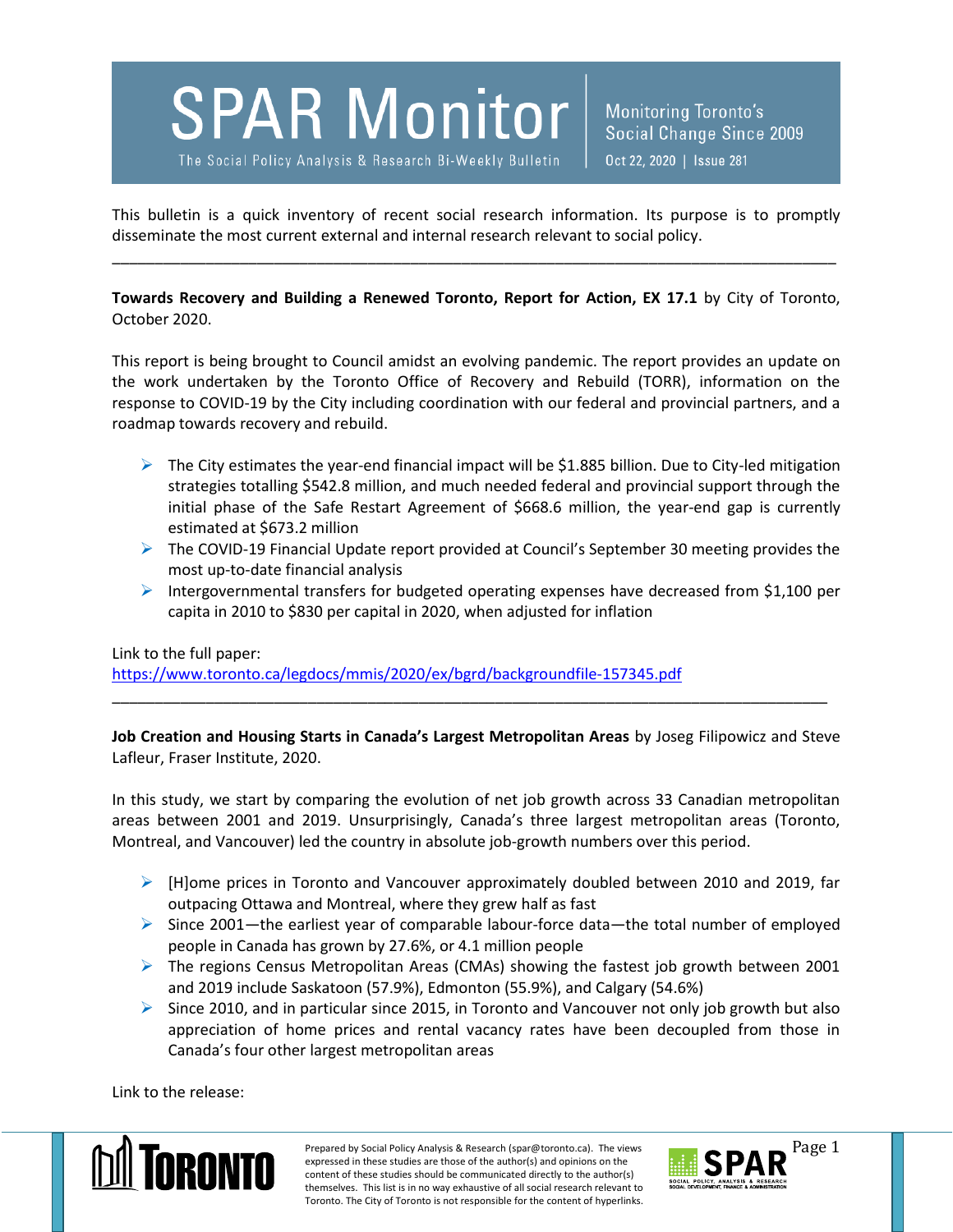[https://www.fraserinstitute.org/sites/default/files/job-creation-and-housing-starts-in-cdas-largest](https://www.fraserinstitute.org/sites/default/files/job-creation-and-housing-starts-in-cdas-largest-metro-areas.pdf)[metro-areas.pdf](https://www.fraserinstitute.org/sites/default/files/job-creation-and-housing-starts-in-cdas-largest-metro-areas.pdf)

## **Canadian Data Science Network Launches** by Statistics Canada, October 2020.

Today, Statistics Canada is launching the Data Science Network for the Federal Public Service (powered by StatCan stewardship). The Network provides a dynamic space for data science enthusiasts to collaborate, share information, learn about the latest tools, and more!

\_\_\_\_\_\_\_\_\_\_\_\_\_\_\_\_\_\_\_\_\_\_\_\_\_\_\_\_\_\_\_\_\_\_\_\_\_\_\_\_\_\_\_\_\_\_\_\_\_\_\_\_\_\_\_\_\_\_\_\_\_\_\_\_\_\_\_\_\_\_\_\_\_\_\_\_\_\_\_\_\_\_\_\_\_

- $\triangleright$  The Network will facilitate data science capacity building and the sharing of data science methods across the Government of Canada, which will allow the public service as a whole to benefit from automation and new data sources
- $\triangleright$  Canadians will also benefit as the products and services they use are improved through efficient, cutting-edge technologies

Link to the website: <https://www.statcan.gc.ca/eng/data-science>

**Intergeneration Income Mobility: The lasting effects of growing up in a lower-income family** by Statistics Canada, 2020.

\_\_\_\_\_\_\_\_\_\_\_\_\_\_\_\_\_\_\_\_\_\_\_\_\_\_\_\_\_\_\_\_\_\_\_\_\_\_\_\_\_\_\_\_\_\_\_\_\_\_\_\_\_\_\_\_\_\_\_\_\_\_\_\_\_\_\_\_\_\_\_\_\_\_\_\_\_\_\_\_\_\_

New data from the Longitudinal and International Study of Adults on a cohort of Canadians born between 1963 and 1979 reveal differences in their life course depending on whether they grew up in a ower or higher income family.

- $\triangleright$  14% Canadians who had lower family income when they were children were less likely to have parent with a university degree
- $\triangleright$  3.4% Canadians who had higher family income when they were children were less likely to have a non-official language as a mother tongue
- $\geq$  25.3% Canadians who had lower family income when they were children were less likely to have a university degree
- $\triangleright$  75.3% Canadians who had higher family income when they were children were more likely to be married or cohabitating as adults

Link to the infographic:

<https://www150.statcan.gc.ca/n1/en/pub/11-627-m/11-627-m2020053-eng.pdf?st=LIBAHH0r>

**Immigration and Firm Productivity: Evidence from the Canadian Employer-Employee Dynamics Database** by Wulong Gu, Feng Hou, and Garnett Picot, Statistics Canada, September 2020.

This study examines the empirical connection between immigration and firm-level productivity in Canada. It also examines the empirical connection between immigration and worker wages and business profits as the productivity effect of immigration will likely translate into changes in wages and/or changes in business profits.

\_\_\_\_\_\_\_\_\_\_\_\_\_\_\_\_\_\_\_\_\_\_\_\_\_\_\_\_\_\_\_\_\_\_\_\_\_\_\_\_\_\_\_\_\_\_\_\_\_\_\_\_\_\_\_\_\_\_\_\_\_\_\_\_\_\_\_\_\_\_\_\_\_\_\_\_\_\_\_\_\_\_\_\_\_